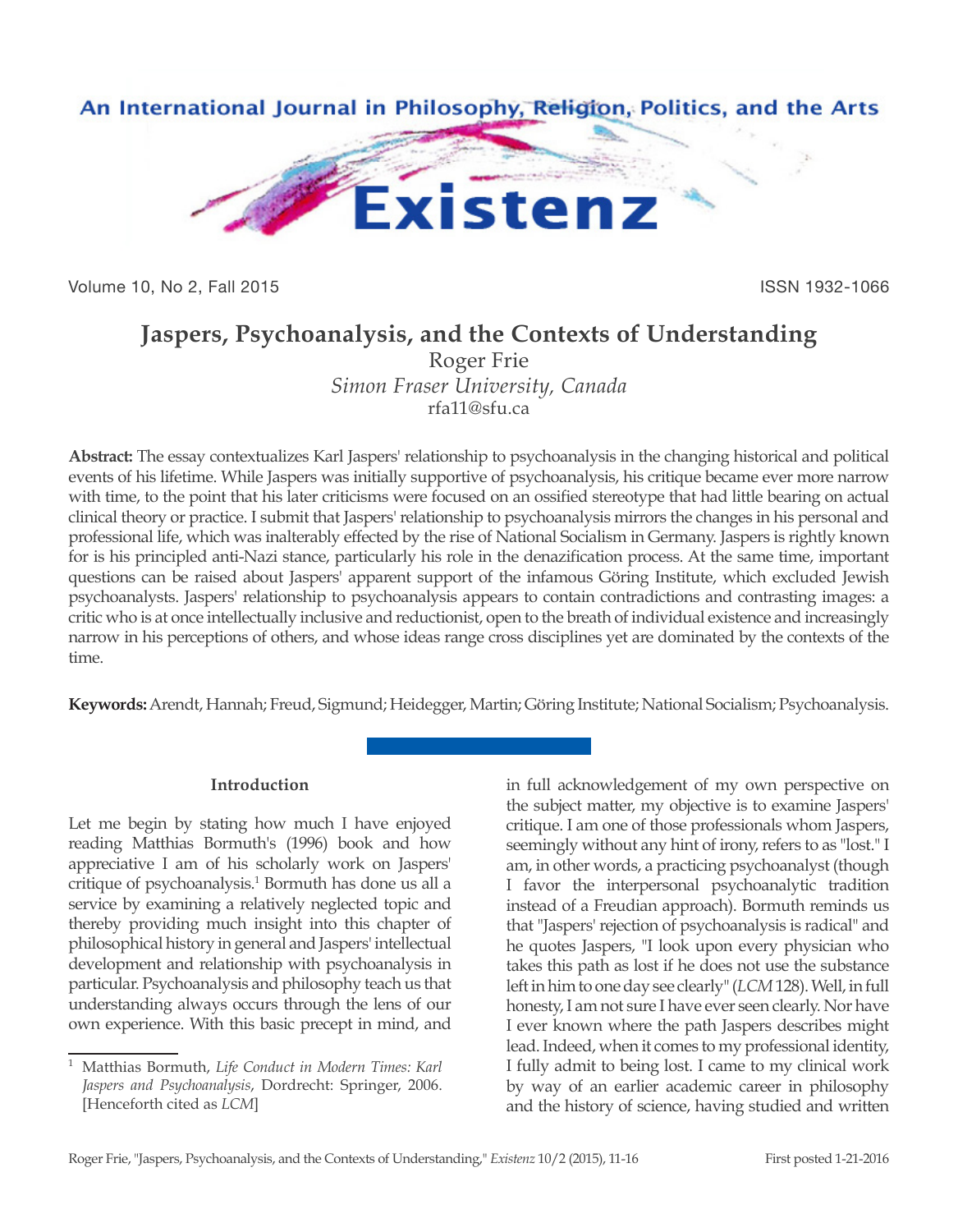a good deal about Jaspers' Swiss psychiatric colleague, Ludwig Binswanger.<sup>2</sup> From there I became a clinical psychologist, then a psychoanalyst, and for much of the past fifteen years my primary academic affiliation has been in departments of psychiatry. Today, my research focuses on the topic of Germany memory related to the Holocaust. These experiences enable me to reflect on what Jaspers says and to develop a critique based on my knowledge of the profession.

Perhaps one of the most illuminating passages in Bormuth's book is when Jaspers describes the possibilities for psychological knowledge:

To get to know the individual is comparable to a seavoyage over limitless seas to discover a continent; every landing on a shore or island will teach certain facts but the possibility of further knowledge vanishes if one maintains that here one is at the center of things; one's theories are then like so many sandbanks on which we stay fast without really winning land. [*LCM* 86]

Jaspers is, in effect, asking us to "hold our theories lightly" and to acknowledge that there is always more than we can know, that we need to remain open to the possibility of learning and to encounter the Other on his or her own terms. At the same time, a careful reading of Bormuth's book suggests that when it comes to the history and practice of psychoanalysis, Jaspers had difficulty following his own counsel. Jaspers' critique of psychoanalytic theory and practice becomes ever more narrow with time. In this book we encounter contrasting images of Jaspers: a critic who is both intellectually inclusive and reductionist, open to the breath of individual existence and surprisingly limited in his perceptions of others, whose ideas range across disciplines yet are thoroughly dominated by the contexts of their time.

By the 1960s, as the end of his life is approaching, Jaspers' arguments against psychoanalysis bear less on the actual practice of the psychoanalytic profession than on an outmoded stereotype. Given these observations, I might just as easily turn the tables, which is the prerogative of any critical reader, and state that where Jaspers loses me, indeed, where he himself appears to be fundamentally at sea is in the increasingly intolerant tone of his critique. Most puzzling of all is the parallel Jaspers draws between psychoanalysis and National Socialism.

#### **Historical and Political Contexts**

Bormuth tells us that Jaspers, in a letter written to the German psychiatrist, Carl Friedrich von Weizsäcker in 1953, makes the strangest of all possible parallels between psychoanalysis and National Socialism. Referring to psychoanalysis, Jaspers states:

It is analogous to the discussions on National Socialism in 1933. "It has some good aspects, it succeeded in eliminating unemployment, […] it effected national restoration"...As the opposing view goes, it is of the devil, and for this reason it must be rejected completely, and the appeal to the individual must be: be aware that you are dealing with the devil; you are ending up in realms in which you do not want to be. [*LCM* 128]

The statement baffles me; which devil is Jaspers referring to? Freud? The entire psychoanalytic profession? As any practicing psychoanalyst will admit, the profession has been called many things. Given the state of the field today, what comes immediately to mind is "out of touch," "dinosaur," "a waste of resources," but "the devil?" Well, this moniker is new to me. What is Jaspers saying, indeed, what is going on here? One cannot make sense of such statements, written a mere eight years after the end of the war and in full knowledge of the Holocaust.

It is one thing to criticize psychoanalysis, and as I will point out in a moment, I think that Jaspers makes some excellent points, particularly early on. It is quite another to converse in this manner, even if it occurs in a private rather than public correspondence. And who is Jaspers' interlocutor? As Bormuth tells us in a footnote (referring to the German psychoanalyst, Alexander Mitscherlich), von Weizsäcker was

the one to throw Freud's work, *The Future of an Illusion*... into the fire in May 1933 in the framework of book burnings organized by the National Socialists, calling it "self-glorification of doubt" and moreover feeling the necessity to knuckle under political coercion by demonstrably severing his ties to Freud. [*LCM* 93]

Although Freud had been awarded the esteemed Goethe Prize only three years earlier to recognize his contributions to German culture, his books were prominently and publically burned, not only by Nazis, but evidently by German intellectuals as well. From

<sup>2</sup> For example, Roger Frie, "A Hermeneutics of Exploration: The Interpretive Turn from Binswanger to Gadamer," *Journal of Theoretical and Philosophical Psychology* 30/2 (2010), 79-93.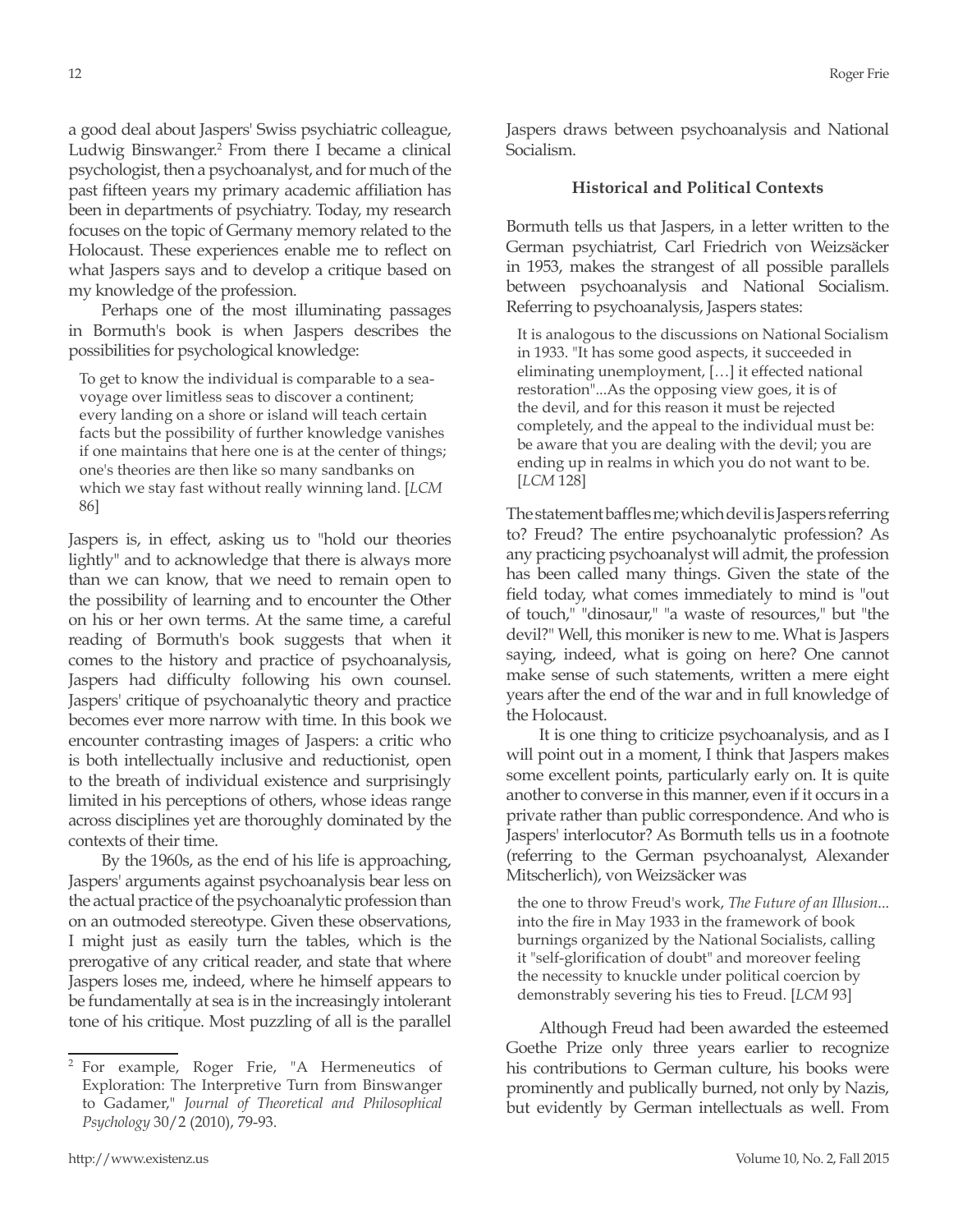Freud's biographer, Peter Gay, we know that Freud's response at the time was dryly ironic yet portent: "What progress we are making. In the Middle Ages they would have burned me. Now, they are content with burning my books."<sup>3</sup> With the Nazis in control, psychoanalytic work in Germany essentially came to an end. In 1938 Austria was annexed by Nazi Germany and Freud's daughter, Anna, was arrested and detained by the Gestapo. A short time later, after paying a large ransom, Freud and his family fled for London, though personal tragedy was not averted. Three of Freud's sisters were deported in 1942 to meet their fate in the gas chambers of Treblinka.

Denounced by the Nazis a Jewish science, little remained of psychoanalysis after the infamous policy of Aryanization was implemented in 1933. Many Jewish and left-leaning psychoanalysts fled Germany in the years that followed. Others were imprisoned and murdered during the Holocaust. In 1935 the remnants of psychoanalysis were incorporated into the Göring Institute named after its founder, Matthias Göring, the nephew of the high-ranking Nazi military leader Hermann Göring. According to Bormuth, the centralization of psychotherapy in the new Goering Institute was

in Jaspers' eye a quite fortunate development, especially considering the fact that in his view the establishment of a centralized institution increased the changes of setting up a scientifically standardized psychotherapy considerably. [*LCM* 82]

Recognizing the questionable implications of such stance, Bormuth continues that Jaspers "did not even problematize the fact of its having been the result of political coercion demanding the fusion" (*LCM* 82). Perhaps even more disconcerting is the fact that Jaspers made this statement about the Goering Institute in 1955.

Much as Bormuth describes Jaspers' growing disillusionment with his intellectual hero, Max Weber, I admit that Bormuth's narrative left me feeling increasingly disillusioned with Jaspers. Perhaps this is unfair. After all, we cannot assess an esteemed intellectual such as Jaspers on the basis of a few statements from his correspondence with a colleague. I also readily admit that I do not know enough about Jaspers and this chapter in his life to stand in judgment of him. One cannot grasp what Jaspers was thinking at the time when he made these statements. Nonetheless we can try to empathize, to put ourselves in Jaspers' place and ask what his motivation may have been for making these highly curious remarks. I believe there is some worth in doing so, and indeed, using empathy in this way goes to the heart of the psychoanalytic process.

Any attempt to empathize with Jaspers will point us to his imperiled personal situation during National Socialism and his principled political stance in the postwar years. I first learned of Jaspers through his important critique of Martin Heidegger and his long, if strained relationship to Binswanger. After 1933, Jaspers grew increasingly distant from Heidegger given the latter's embrace of Nazism. In 1937, Jaspers was removed from his philosophy professorship at the University of Heidelberg. Jaspers and his German-Jewish wife were under threat of arrest and deportation until the city of Heidelberg was captured by the Americans in 1945. After World War II Jaspers refused to exonerate Heidegger's political actions during the Nazi years. During the denazification process he recommended that Heidegger be suspended from his university teaching responsibilities. Jaspers' stance toward Heidegger appears ever more prescient as the full extent of Heidegger's anti-Semitism and support for Nazism becomes known, most recently through the publication of Heidegger's *Black Diaries*. Yet recognition of these historical facts makes Jaspers comments from this period all the more puzzling to me. I am left feeling unsettled, wondering how to make sense of it all. Being unsettled is a familiar sensation—it is something I often experience in the course of my work on German memory of the Holocaust.4 The ambiguity between what is said or not said, known or not known, remembered or forgotten colors much postwar German discourse on the subject. I am hesitant to draw any conclusions, but Bormuth's historical research leads me to wonder whether Jaspers' personal distaste for psychoanalysis had become so strong as to be dissociated from his principled political stance.

### **Later Critique of Psychoanalysis**

There seems to be a closing of the ranks as it were, an inability for Jaspers to see beyond a stereotype of psychoanalysis that had became firmly lodged in his

<sup>3</sup> Peter Gay, Freud: *A Life for Our Time*, New York: Norton 1988, p. 593.

<sup>4</sup> Roger Frie, *Remembering and Forgetting: A Journey through German Memory and the Holocaust*, New York: Oxford University Press, forthcoming 2017.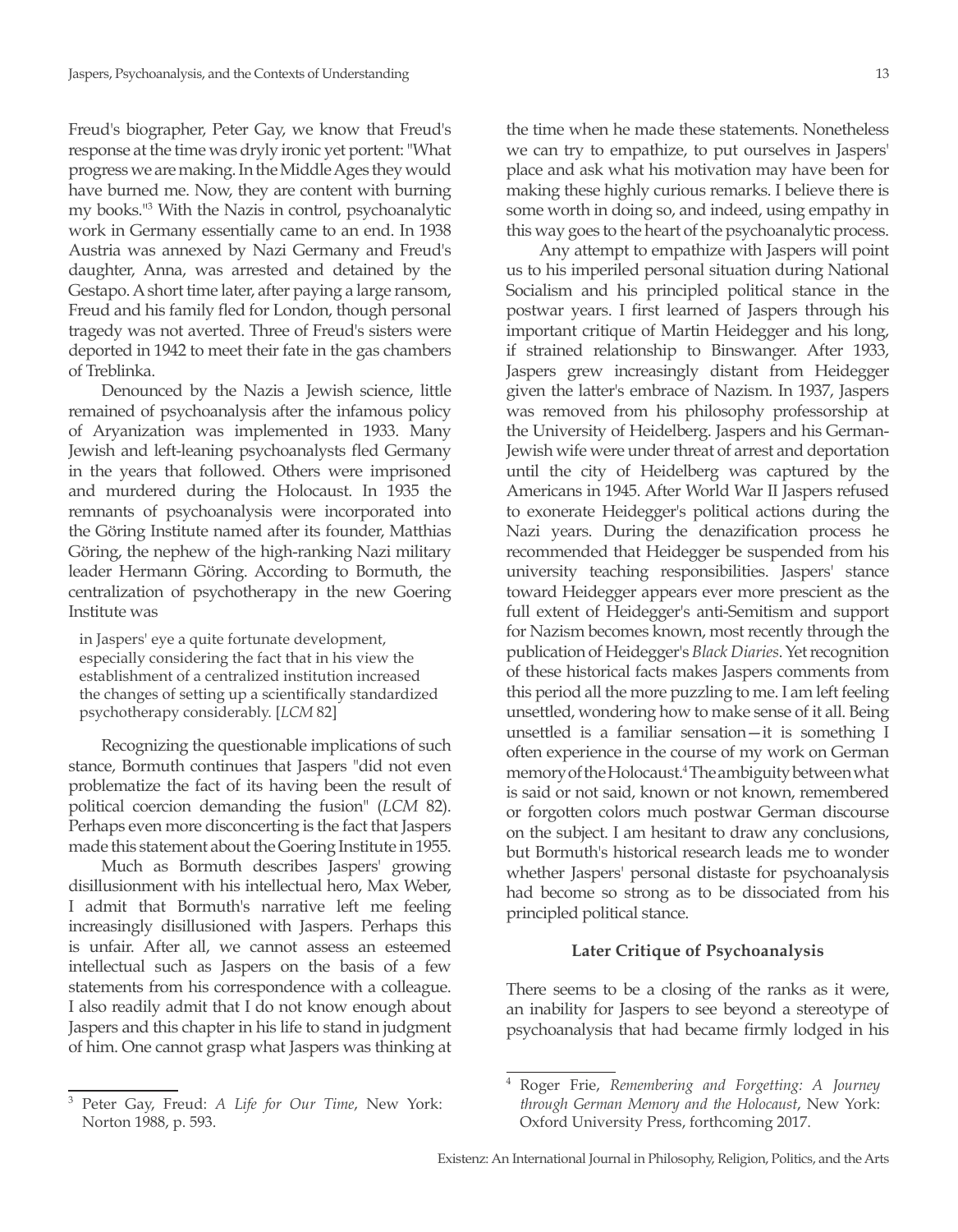mind. Above all, Jaspers' developing viewpoint suggests an unwillingness to acknowledge facts that did not already support his image of Freudian orthodoxy. To be sure, there is much in psychoanalytic orthodoxy that is open to criticism: Freud the misogynist, whose theories of gender influenced an entire generation of analysts; Freud the empire-builder, who jealously guarded psychoanalytic doctrine; Freud the autocrat, who would have no truck with opposition; Freud the reductionist, who failed to fully demonstrate his theories. Ironically these critiques were formulated by psychoanalysts themselves as they struggled with the legacy Freud left behind. Binswanger, for example, offered a trenchant and nuanced critique of psychoanalytic reductionism. Yet he remained on cordial terms with Freud until the latter's death in 1939 and even late in life Binswanger (1957) stated that his entire career was devoted to providing psychoanalysis with a theoretical and scientific basis, free of Cartesian constraints. In other words, there is surely more to be gained by taking a critical stance towards psychoanalysis without simply dismissing it out of hand as Jaspers increasingly did.

Perhaps most importantly, and we can imagine, much to Freud's chagrin, psychoanalysis was not a singular enterprise. It grew more varied with time. Jaspers failure to engage with the contexts of post-Freudian psychoanalysis is illustrated in his dependence on Hannah Arendt's accounts, particularly of psychoanalysis in the United States. As Bormuth tells us, "Jaspers fears that psychoanalysis will exert a devastating influence on society's elite. His dread is primarily fed by reports from Hannah Arendt on its wide dissemination in North America" (*LCM* 134). At the same time, Bormuth points out:

It is difficult to say whether Arendt intensified Jaspers' verdicts on psychoanalysis or merely confirmed them... Arendt's influence on Jaspers' political perspective was considerable, for she supplied him with much of the information on the world which he had become quite out of tune with while leading a withdrawn existence in Basle. [*LCM* 137]

But even during its heyday of the 1950s and 1960s, psychoanalysis in the United States was not a monolithic entity.<sup>5</sup> There was considerable controversy within the field about what constituted psychoanalysis, what its purpose was, who might practice it and how its role and impact on society might be understood. Although the American Psychoanalytic Association and the International Psychoanalytic Association controlled the main body of institutional psychoanalysis, there were many independent institutes that challenged, if not entirely rejected mainstream Freudian and post-Freudian ideas. These challenges ranged from theories of mind, to practice techniques, human development and the expression of gender.<sup>6</sup>

With the benefit of hindsight, we might wonder to what extent Jaspers' understanding of psychoanalysis in the postwar period was directly influenced by Alexander Mitscherlich's attempts to reestablish the profession in Germany. Bormuth's descriptions of the interaction between Mitscherlich and Jaspers are illuminating. Following the departure in the mid-1950s of alternative psychoanalytic viewpoints represented by Binswanger and his followers,<sup>7</sup> institutional psychoanalysis in Germany embraced Freudian orthodoxy with a relish that was hardly seen elsewhere. The German postwar embrace of Freud has often been seen an explicit reaction to the treatment of Freud under National Socialism before the war. The actions of psychoanalysts like von Weizsäcker provide a good illustration of this logic. Bormuth tells us that despite having thrown Freud's *The Future of an Illusion*  into the flames of the Nazi bon fires, von Weizsäcker purchased Freud's collected works for the Department of Psychiatry in Heidelberg after the war (*LCM* 93). One can only speculate if this was a sudden conversion and change of heart or merely political expediency.

While the decimation of psychoanalysis in Nazi Germany was achieved in the space of a few years, the rebuilding process took considerably longer. The

*Social Sciences*, eds. Jack Martin, Jeff Sugarman, and Kathleen L. Slaney, London: John Wiley & Sons 2015, pp. 441-57.

- <sup>6</sup> Full disclosure: I trained at the William Alanson White Institute in New York, which was founded in 1943 by Harry Stack Sullivan and Erich Fromm and became a hotbed of psychoanalytic opposition to the Freudian mainstream.
- <sup>7</sup> Werner Bohleber, "The Journal Psyche—Zeitschrift für Psychoanalyse und ihre Anwendungen: A Historical Overview," *International Forum of Psychoanalysis* 22/4 (December 2013), 199-202.

<sup>5</sup> See Roger Frie, "Contemporary Psychoanalysis: The Post-Cartesian Turn in Theory and Practice," in *The Wiley Handbook of Theoretical and Philosophical Psychology: Methods, Approaches, and New Directions for*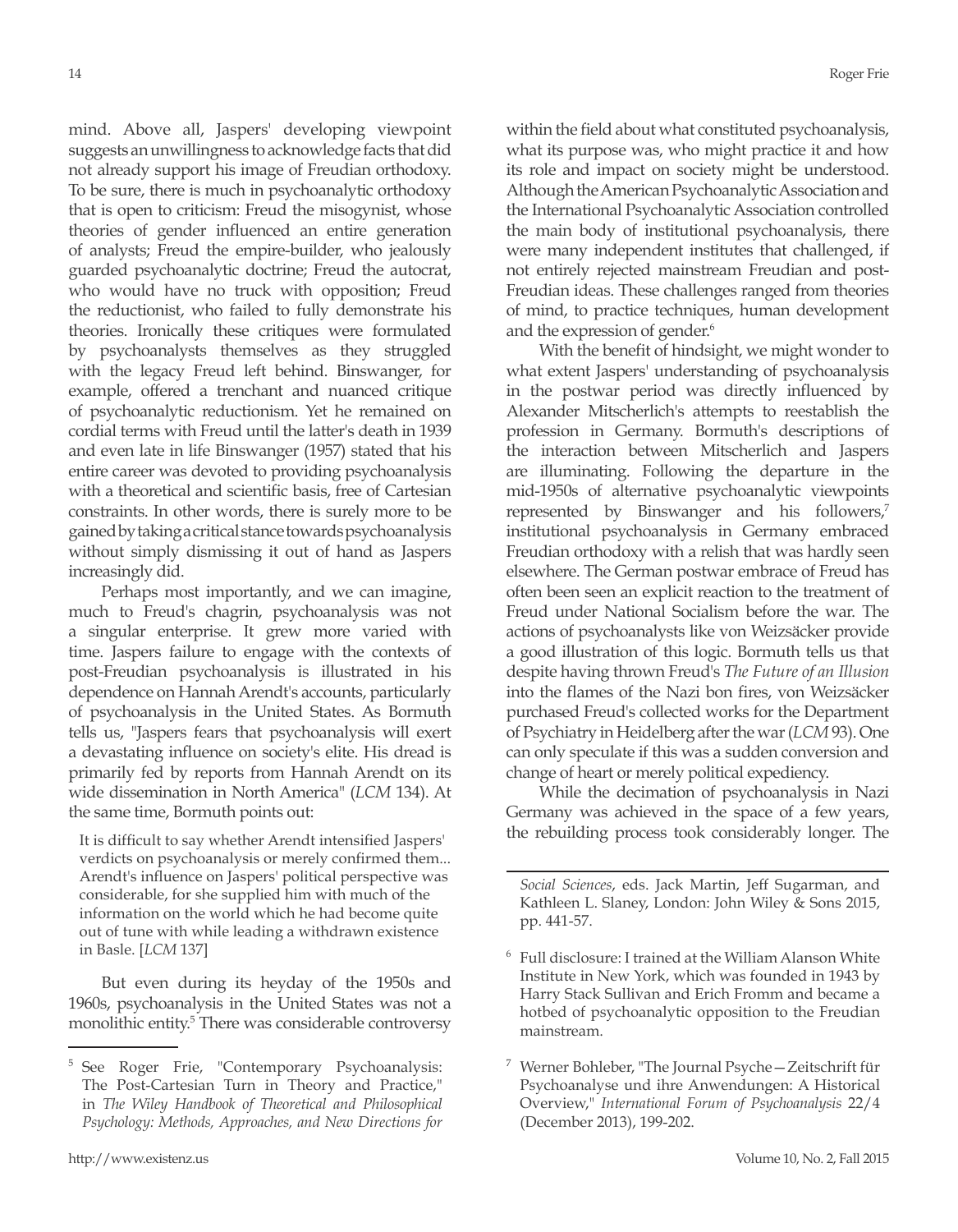attempt to reestablish psychoanalysis and rejoin the International Psychoanalytic Association proved difficult. Mitscherlich was instrumental because he was one of the few members of the first generation who appeared untainted by any affiliation with National Socialism. Many others in the postwar psychoanalytic establishment had been complicit with the Nazis.

The confrontation with first generation German psychoanalysts who lived and worked through the Nazi period did not occur until the early 1980s, when second-generation German psychoanalysts began to ask questions and demand answers.<sup>8</sup> The lack of any discussion about the Nazi period among German psychoanalysis in the intervening decades speaks not only to the inherent power of an institutional organization to silence protest, it is fundamentally a reflection of postwar German society, a period described by the German-Jewish journalist, Ralph Giordano, as Germany's second guilt.<sup>9</sup> Giordano is referring to the fact that many Nazi perpetrators and their supporters lived openly and unhindered in postwar Germany, often ascending to the highest levels of politics and academia. Indeed, it was not until German psychoanalysts openly challenged the involvement of their own profession in National Socialism that German psychoanalysis was reinstated in the International Psychoanalytic Association. It is important to note that Jaspers' critique of psychoanalysis occurred before these changes in German society or psychoanalysis took place. It is also worth asking whether, or to what extent, knowledge of this process may have impacted and lessoned Jaspers' critique.

Ultimately, it feels to me that Jaspers is making more out of the situation than there is. Having identified reductionist flaws in psychoanalytic theory, Jaspers turns to the institutional structure of the psychoanalytic community and imbues it with an almost hegemonic power. By expressing concern about how Freud's paradigm appealed to the societal elite, Jaspers further indicts both Freudian psychoanalysis as well as its less-direct offshoots. The particulars of psychoanalytic theory and practice seem to fall away in favor of a fullscale rejection that becomes more ill tempered with time, a characteristic described by Mitscherlich as "frenetic disdain" (*LCM* 78). To my mind, Jaspers' critical stance and his avowed support of Malvin Laskey evoke the reductionist sentiments of Karl Popper whose book, *The Open Society and its Enemies*, not only labels but dismisses the works of Plato, Hegel, and Marx as wholly totalitarian.<sup>10</sup>

There is a veritable strain of suspicion and mistrust at work in Jaspers' reading of psychoanalysis, an ever more stringent perspective on a set of ideas and practices that were, in fact, fluid and dynamic, not static in nature. Even Jürgen Habermas' move away from Freud, which Bormuth points to at the end of the book (*LCM* 144-8), was not a rejection of psychoanalysis *per se*. Rather it might better be seen as a reflection of the changing nature of psychoanalysis itself: instead of a traditional focus on instincts and the intrapsychic mind, many psychoanalysts now study the nature of intersubjectivity and the contexts of human experience. To do so, they may turn to the works of thinkers like George Herbert Mead rather than Freud. Similarly, Bormuth mentions the well-known critique of psychoanalysis by the philosopher of science, Adolf Grünbaum (1985). Yet this forms only part of the story. The fact that Freudian psychoanalysis once claimed to be a science is surely of less interest that the fact that the Freudian underpinnings of contemporary forms of psychotherapy have survived the debunking of those scientific claims.

#### **Conclusion**

Psychoanalysis can only be rejected in the way Jaspers proposes when it is reduced to a stereotype that has little relation to a century of evolving theory and practice. While I find the history of Jaspers' interactions with psychoanalysis fascinating, they are obviously highly anachronistic when read from today's perspective. Contemporary psychoanalysis is an embattled profession—but not for the reasons Jaspers would have us believe. Rather, this state of affairs is because psychiatry and the mental health profession as a whole have radically reinvented themselves since Jaspers' day. The totalizing effect of psychoanalysis feared by Jaspers pales in comparison to the biologically grounded, psychopharmacological edifice of much current day

<sup>8</sup> See Regine Lockot, *Erinnern und Durcharbeiten: Zur Geschichte der Psychoanalyse und Psychotherapie im Nationalsozialismus* [*Remembering and Working Through: On the History of Psychoanalysis and Psychotherapy in National Socialism*], Frankfurt/Main: Fischer, 1985.

<sup>9</sup> Ralph Giordano, *Die Zweite Schuld oder Von der Last Deutscher zu sein*, Hamburg: Rasch und Röhring, 1987.

<sup>10</sup> Karl R. Popper, *The Open Society and its Enemies*, London: Routledge & Kegan Paul, 1944-1969.